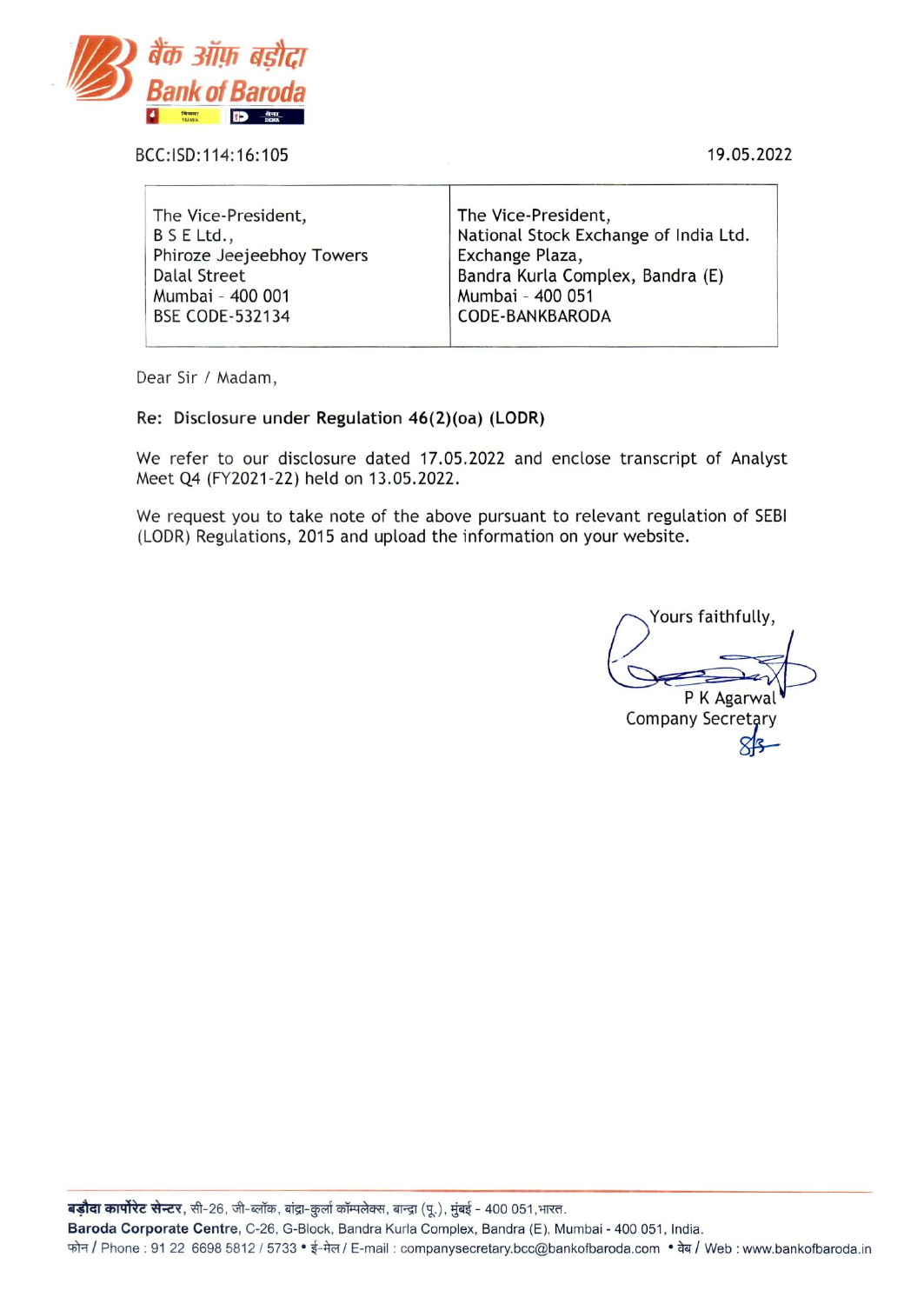

## **ANALYSTS' MEET Q4FY22 & FY22**

# **13th May 2022**

## **Participating members from the Management Team of the Bank**

- *Mr. Sanjiv Chadha, Managing Director & CEO*
- *Mr. Vikramaditya Singh Khichi, Executive Director*
- *Mr. A K Khurana, Executive Director*
- *Mr. Debadatta Chand, Executive Director*
- *Mr. Joydeep Dutta Roy, Executive Director*
- *Mr. Ian Desouza, Chief Financial Officer (CFO)*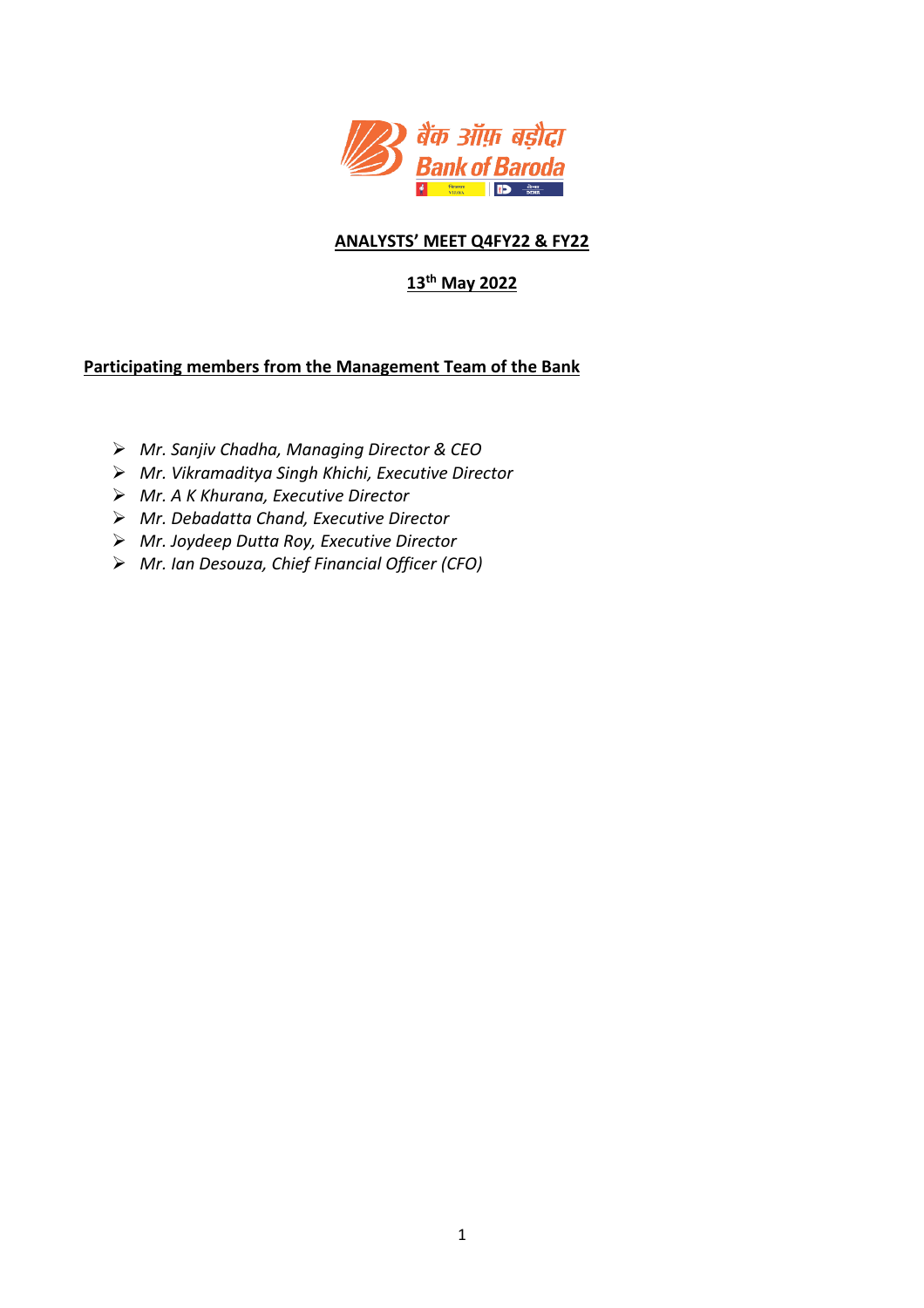**Moderator:** Good evening everyone and welcome to the analyst meet for Bank of Baroda's financial results for the quarter and year ended 31st March 2022. Thank you for joining us. We have with us today Shri Sanjiv Chadha, Managing Director and CEO Bank of Baroda. He'll be leading the call today along with the Bank's Executive Directors and the Chief Financial Officer. We will start with brief opening remarks by Mr. Chadha and a short presentation followed by the Q&A session. Sir I request you to start. Sir, I think you're on mute.

### **Mr. Sanjiv Chadha:** I'm I audible now?

**Moderator:** Yes sir, you are audible now.

**Mr. Sanjiv Chadha:** Yeah. Thank you. So, thank you very much Phiroza. Let me begin by introducing my colleagues on the call. So, we have our Executive Director, Mr. Khurana, who is in-charge of stressed assets, IT and digital for us. Mr. Vikramaditya Singh Khichi, who isin-charge of retail banking, Mr. Debadatta Chand who's in-charge of corporate, international and treasury, and Joydeep who's in-charge of HR, audit, risk, compliance and all our platform verticals. So, we just start by looking at what are the few things behind the numbers. You have all the numbers, so I'll not waste your time going through numbers, but just a little bit of color in terms of the composition of the balance sheet and what kind of growth we have seen. It's pretty much on a similar format to what we saw in the last quarter.

**Mr. Ian Desouza:** Phiroza, can we put on the presentation.

**Mr. Sanjiv Chadha:** Yeah, perfect. So, we just go to the first slide. So, in the first slide we are just looking at the nature of advances growth. So, as we had discussed in the last quarter, we were looking at having an advances growth in line with industry which we had estimated might be somewhere between 7 to 10%, in the beginning of the year. So, we have delivered advances growth of 8.9%, which is in line with our guidance, but within that we had been indicating that we want to focus on those segments which allow us to protect our margins because we were in a surplus liquidity scenario and margins particularly in corporate were very challenged.

So, if you see the composition of growth, the highest growth has come from retail where on organic basis if we take out pool purchases, our retail portfolio has grown by nearly 17% and within that the highest growth has come from again the higher margin businesses where in car loans we have grown by nearly 20% and in unsecured personal loans which was a new business mostly intermediated by digital where we have grown by 108%. Similarly, we have been trying to endeavor to make sure that within agriculture, a large proportion of growth comes from gold. So, our gold loan portfolio again has grown by 25% YOY. So, this is really what has helped us in terms of protecting our margins.

On the deposit side, there were two things we were looking to do. One was to make sure that our deposit growth is in line with loan growth, it does not run too far ahead of that because of the surplus liquidity situation, and the second was again the composition that should come from CASA as much as possible. So our CASA growth at 11.5% is significantly higher than the total deposit growth. The term deposit growth was kept intentionally muted that was one part which has helped again our CASA ratio move from 37% about two years back to 44% now and that's something which should really help us even as we go forward into a regime where interest rates might start rising. Our higher CASA ratio is going to be a source of strength for us.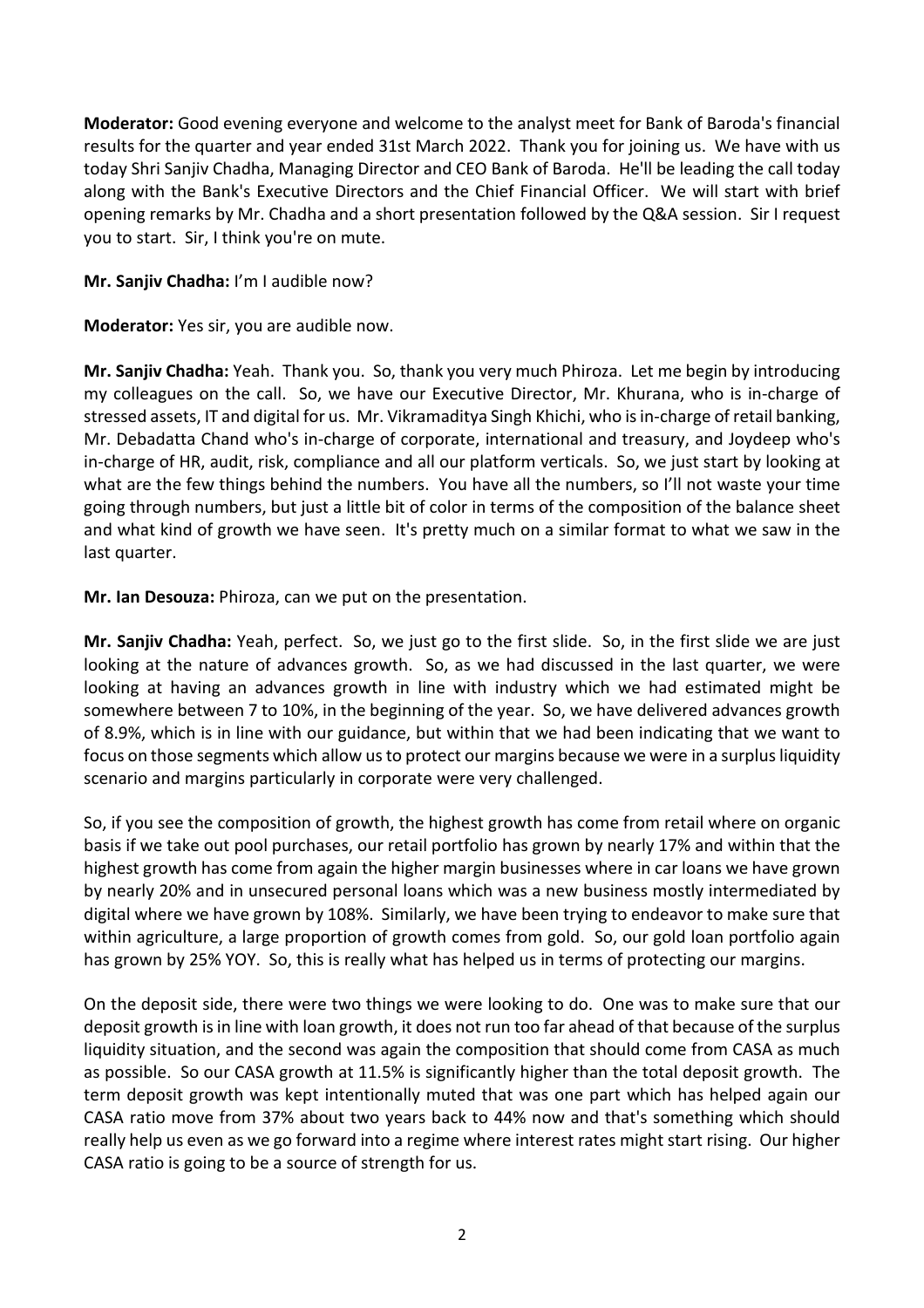So, the discipline both on the asset and the deposit side has helped us in terms of our margins. So, the NII has moved up by 13%, fee income almost in the same proportion. The operating profit growth might appear muted at 5.6%, but this is largely on account of the fact that the Reserve Bank of India had changed the accounting rules whereby any market gains and losses now come above the operating profit line, but for that on a similar basis as previous years, the growth would have been more in line with the NII and fee income growth we have seen, which means it would have been double digit.

The profit before tax has of course moved up by 70%. The after tax profit has improved even better by nearly eight times as compared to last year's 800 odd crore profit and this is because last year we had changed our tax regime and which has helped this year in by reducing the tax outgo and helping a smart growth in net profits.

So, this is again the position in terms of the percentages. NIM as you see has moved up from 2.7% to 3%. We had guided that we would be looking at about a 10 basis point improvement in net interest margins. We have done significantly better than that. The overall NIM might optically appear a little lower than December, but some of you might remember in December we had pointed out that there was about 10 basis point one time effect on the NIM because of certain recoveries which had happened. So, the NIM is pretty much similar to what it was in December, actually if you were to adjust for that. The NIM improvement has come because the cost of deposit, as I mentioned earlier we have kept a lid on that, so cost of deposits came down by nearly 50 basis points while yield on advances moved down only by 20 basis points. The discipline on both the asset and liability side is directed in the fact that the credit deposit ratio which should have been normally under pressure given the circumstances for which we went actually has improved by nearly two percentage points.

The asset quality has continued to improve quarter-on-quarter in almost every measure. Gross NPA's are now down well below 7% and net NPA's to below 2%. So, these are by far the best figures that we've seen in a long, long time. The provision coverage ratio now is again stands at a very healthy 88% including TWO and without TWO at 75%. That is because we have taken some extra provisions over and above what is mandated as per regulatory guidelines this quarter. The slippage ratio, we had guided should be between below 2% and it's come out at about 1.61 which is again more than a percentage point improvement over the previous year. Similarly, cost of credit which looks optically elevated, but that is largely on account of the fact that we have taken extra provisions just to strengthen a balance sheet for the next year during the current quarter.

One of the significant initiatives for the bank was focus on collection efficiency and also containing the figure of SMAs. So this has resulted in a very significant improvement. While the collection efficiency, exiting March 22 at 97% is significant improvement over the last year. The improvement in the SMAs is even stark where from starting point of March 21 of 3% which of course was elevated because of the impact of COVID, it has come down to below 0.5%. So, I think this is something which augurs well for asset quality, as we get into the New Year.

The capital position on account of both the QIP that we did last year and also the retained profit now is pretty healthy at 16% and therefore apart from replacing Tier 1 bonds where they may be call options, we do not expect to go to the equity markets to raise fresh capital. We believe our internal accruals should be good enough to fund our growth.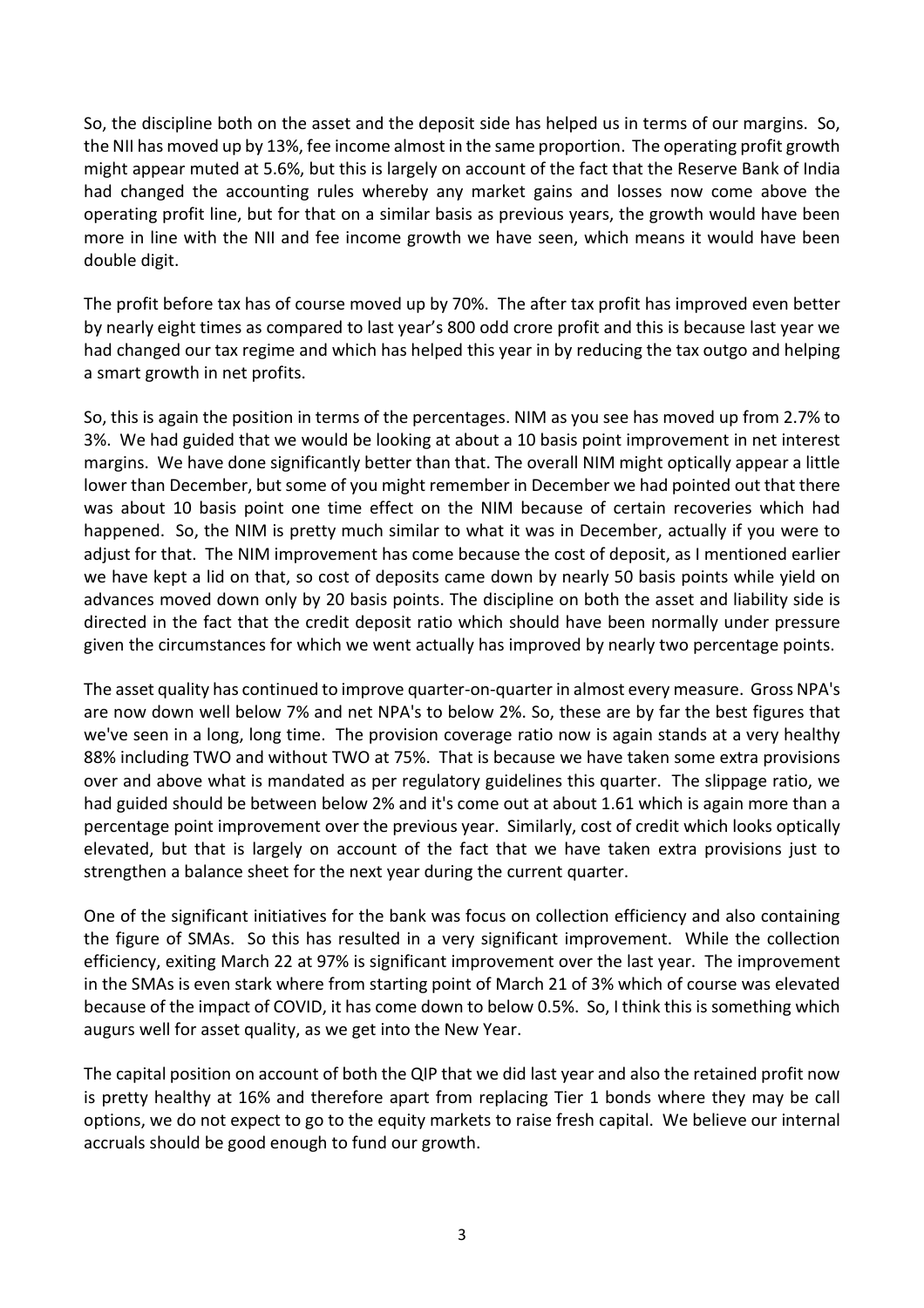The last point, again I would want to highlight is the progress we have made as far as digital is concerned and which is the biggest measure for us, has been the success of bob World, our flagship mobile application. The customers for bob World moved up from under 10 million in August, when bob World waslaunched to more than 20 million now. We expect thisfigure to move up to 30 million over the next few months and at 30 million, our penetration of the non FI market in terms of mobile banking would be nearly 50%. That gives us enormous leverage both in terms of cost savings and also in terms of cross sell.

So, this again if you go to the next slide, I think this was largely an attempt to make sure that the Bank which was voted as the Best Technology Bank by the IBA, the benefit of that technological edge should actually filter down to, in terms of customer experience and also in terms of cost savings as well as cross sell for the bank. So, I think we are well poised this year to fully leverage the progress we have made in digital banking during last year. So, that's pretty much from me. Open to questions now.

**Moderator:** The floor is now open for Q&A. I request all our analyst friends to raise their hands before asking the question. You may also type a question in the Q&A section. Thank you. The first question is from Mr. Ashok Ajmera. Please unmute yourself and ask the question.

**Mr. Ashok Ajmera:** Yeah, good evening Sir and congratulations to you Chadha Saab and the whole team forthe good set of numbers. Specially on all other parameters, of course profit is also otherwise is good and your operating profit has gone to 22,000, net profit for the quarter is 1,778 and overall year is 7,272, commendable job.

Sir, having said that there are now two concerns which are coming in the economy. Basically, if you look at the interest rate, you look at whatever is happening globally, inflation locally going up, so there are two questions on that and your views on that. One, is on the pressure on the treasury because up to March you have handled it well, but now the concerns are coming more and with this 40 basis point rise by the Reserve Bank of India also, so where do we stand as regards the AFS book and how much are we equipped even if it goes up by 50 basis or 70 basis point and secondly the pressure on the overall climate, overall business credit growth, and other concerns considering the present situation, this is my first question on which if you can give your observations Sir. Your comment, Sir.

**Mr. Sanjiv Chadha:** So, thank you, Mr. Ajmera. So, I think as far as the interest rate regime is concerned, as you said very correctly there are two broad implications that we must assess. One is on the banks own book and #2 in terms of the broader economy and therefore the second order effects which might be there on our borrowers, in particular.

So, looking at the broader economy first, I think we had done a survey of our customers, about 1,800 odd customers, examined their balance sheets, and what we found was that the most of the corporate customers have deleveraged their balance sheets very substantially over the last few years and the interest coverage ratios have improved again very significantly. Therefore, if we are looking at a normalization of interest rates and that's what we should look at right, the interest rates today had been brought down to historical lows because of the impact of COVID. As COVID impact dissipated, it was expected that interest rates would normalize, which had been deeply negative for some time. What has happened of course is, that while the normalization would normally have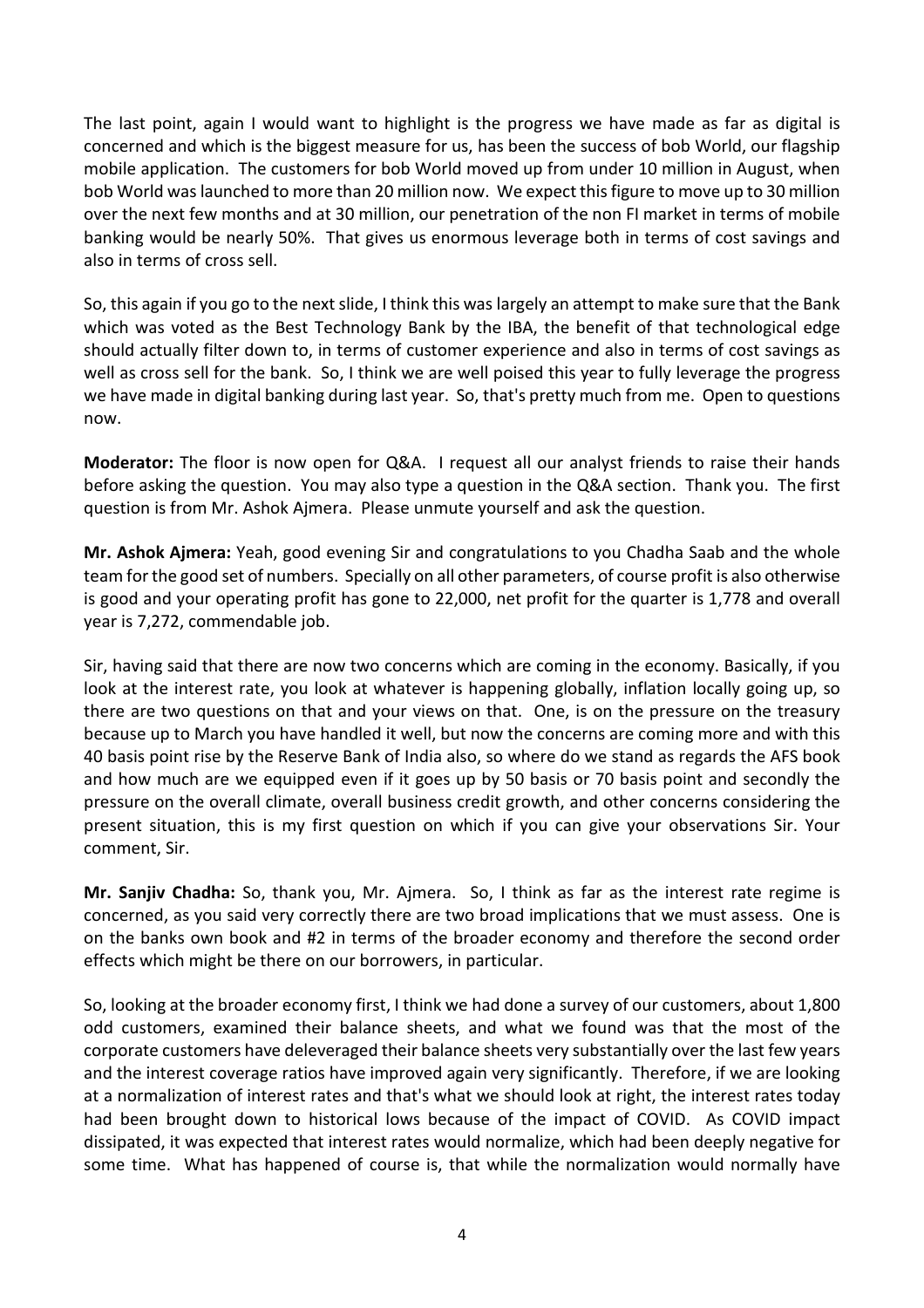proceeded a bit more slowly because of the impact of the Ukraine crisis, the normalization is happening at a quicker pace.

Nevertheless it's something that had to happen and to my mind looking at our own portfolio, we believe that a very large majority of our corporates are well equipped to handle the impact of that. So, I do not believe as things stand that we should have a significant negative impact when it comes to our corporate portfolio. So, that's number one.

In terms of our own balance sheet, as a general proposition in the short to medium term because of the lag effect between the re-pricing of assets and liabilities, it will be somewhat of a positive for the bank in terms of margins, but as far as treasury book is concerned our AFS portfolio has a modified duration which is under two and there also a significant proportion of the AFS book is composed of floating rate bonds, which actually will get re-priced. A) They have a short duration and B) as they get re-priced your margins should actually improve on them.

So, I think we are reasonably well positioned to absorb the impact of the rising rates this year also just as we did the last year, but I would request Mr. Chand again if he would want to just elaborate on what his assessment is of our current situation both from the viewpoint of corporates as also treasury.

**Mr. Debadatta Chand:** Yes Sir. In fact in the rising scenario there would be impact because of the interest rate on the depreciation side, but the best part is that without the REPO rate increase the market as on March 22 already the book has taken the impact of almost 80 BPS. So, the position we are now which is almost like for the 30-40 BPS higher than the March level, we are adequately cushioned at this point of time and as Sir said rightly our AFS almost like 40% of the book is on the FRB side and the resetting again going to happen in a month's time, so because of that the impact on our book because of depreciation won't be significant and I believe that the kind of level of 50 BPS you are talking about the depreciation impact would be lower than that of last year. So, that is with regard to and the positive side is also on a rising scenario that is re-pricing benefit on the maturing investment and also since I'm getting a significant FRB book there is a positive income contribution on the investment income.

Coming to the loan side, there is going to be, because then a large percentage of the advanced book is also floating and significant percentage is again external linked, so this would be again contributing positively to the income side, but then there would be the cost of deposit would go up, but overall on the ALM prospective, we are adequately positioned to optimize on the income side rather than any negative impact, we can see because of the rising interest.

**Mr. Ashok Ajmera:** Sir, a supplementary question on that Sir. What is the composition of your loan book of MCLR, EBLR, and T-bill Sir, in percentage terms so that we can assess that you know like EBLR will be totally passed on, you know 40 basis point, even T-bill also you will have an immediate direct without losing a day, but how much is MCLR and how much late period it will have Sir. This is just for me, to now assess the future, Sir.

**Mr. Debadatta Chand:** See, on particularly the external link the benchmark it'stypically the T-bill and G-Sec roughly around 10% of the book is linked to this benchmarks. So, these are all automatic kind of things, the moment there is increase happening.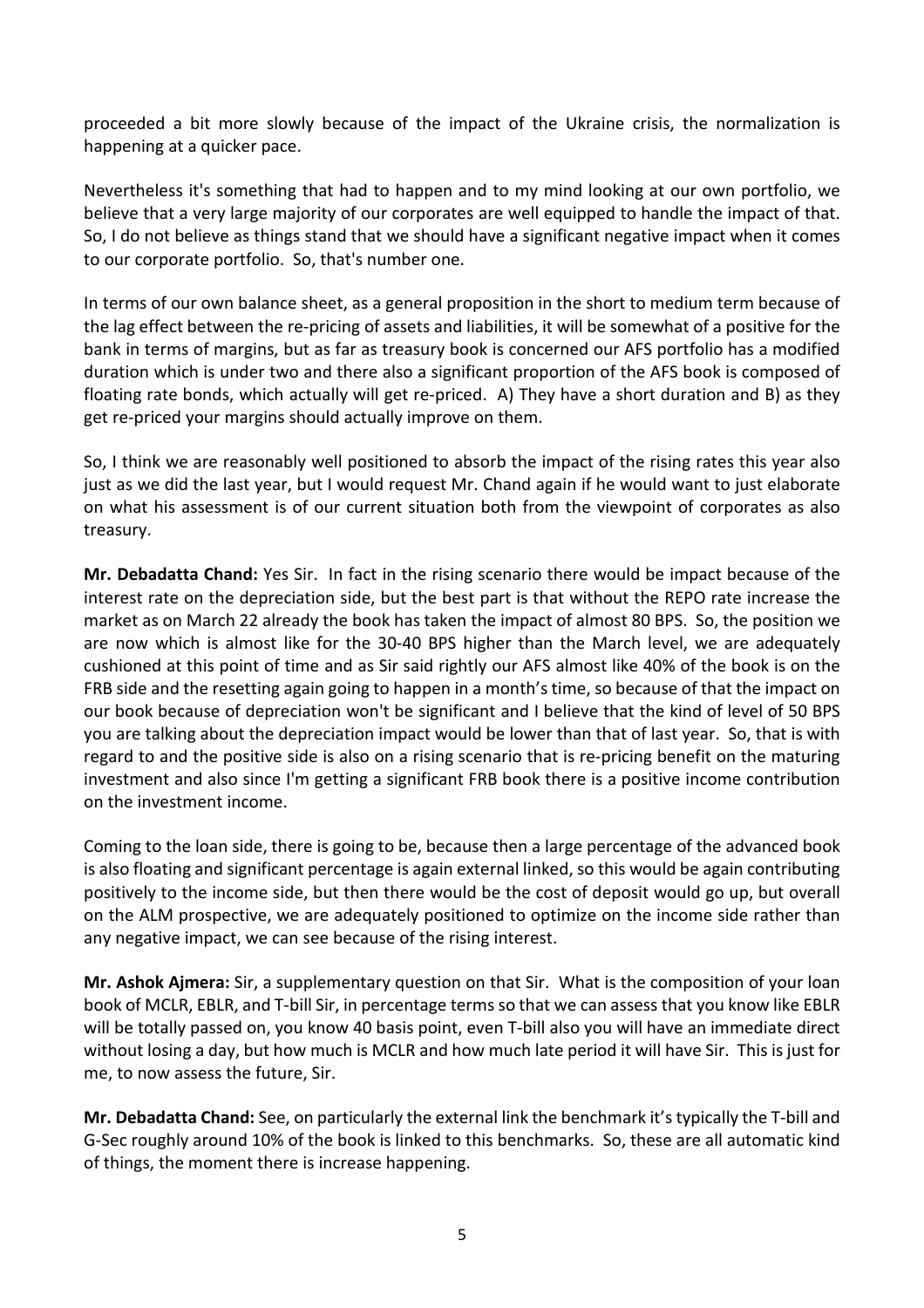Under MCLR side we have almost like 50% of the book is again on the corporate side is MCLR link and remaining all are the floating rate. There may be a lag in terms of the external link benchmark vis a vis the MCLR, but then the significant percentage is floating rate and the benefit will accrue for the bank.

**Mr. Ashok Ajmera:** Thank you Sir. On this two accounts you know the retail account, Future and SREI, where do you stand as far as the loan book and the investment in both is concerned, have you provided 100% or what is the percentage of the provisions on Future group including loan and investment books Sir.

**Mr. Sanjiv Chadha:** So, we have fully provided again on the accounts and also as I mentioned in the introductory remarks, we have actually going forward and done some extra provisioning even apart from these accounts, so that again we are well cushioned for next year.

**Mr. Ashok Ajmera:** Have you taken all the group companies Sir or only some of the companies are standard or some are not of the future group, have you taken the total overall exposure of the whole group or still there are some standard accounts.

**Mr. Sanjiv Chadha:** I'll just request Khurana Saab to confirm that position please.

**Mr. A. K. Khurana:** No, there are few accounts which are still standard.

**Mr. Ashok Ajmera:** How much could it be approximately?

**Mr. A. K. Khurana:** Close to 300 crores.

**Mr. Sanjiv Chadha:** Yeah, so we are 100% provided on about 1,700 crores and 300 crores is standard. I think Khurana ji that would be the position?

**Mr. A. K. Khurana:** Correct, correct sir 2,000 crores.

**Mr. Sanjiv Chadha:** So, total 2,000 crore is the total including investment book and all the group companies on this.

**Mr. A. K. Khurana:** Yes Sir.

**Mr. Sanjiv Chadha:** Isn't it Sir?

**Mr. A. K. Khurana:** Yes sir.

**Mr. Ashok Ajmera:** Sir, can you give us some color on this our co-lending space where every bank is going now very aggressive on that and NBFC and co-lending space because NBFC is a big leg room I do not know exactly know what is your percentage of exposure where you are comfortable or not, but especially co-lending for SME or some tie up or gold loans or something can you give me some color on that that what is a book size today if it all you have made the partnerships and what are the future plans and the future targets for that.

**Mr. Sanjiv Chadha:** Khichi Saab.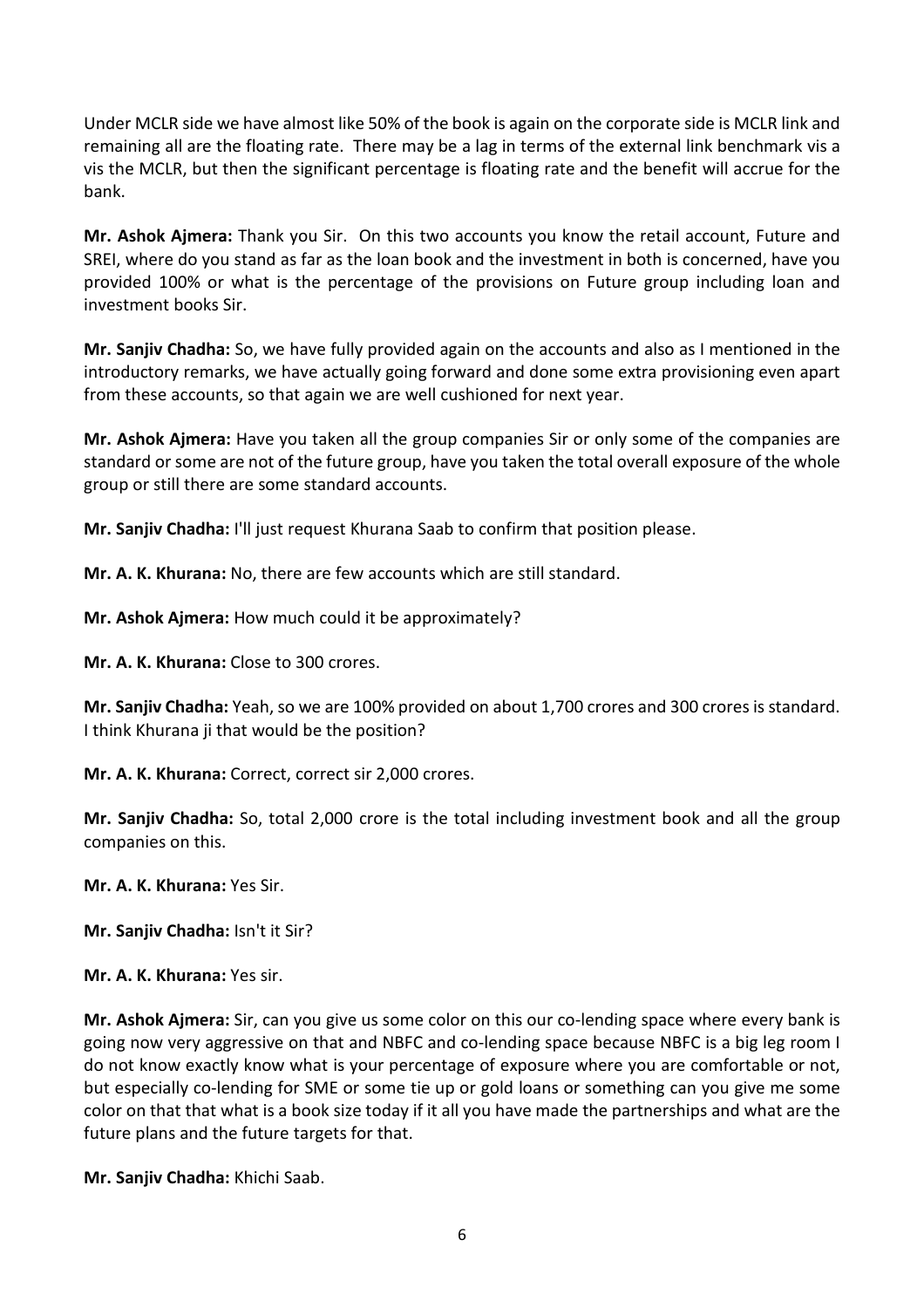**Mr. Vikramaditya Singh Khichi:** Yeah, on the co-lending space in fact we just wanted to embark on a journey right in the digital mode only. There were other challenges like lots of procedural challenges where we would be I mean compelled to take that journey on a digital mode and now we are almost done. We have already launched and we have announced a couple of collaborations also, a couple of tie ups also, and we are actually ambitiously looking at building up a book of around 10,000 crores in the next two years. The best part is that this is the first time that entire journey of co-lending is actually being taken on a digital mode I mean all the API integration with our middleware and all has been done and now we are embarking on that journey. So, at the moment we don't have a significant book to talk about, but as recently as last month only or maybe end of March only we have announced to take this forward in this year.

**Moderator:** The next question is from Mahrukh Adajania please. I'm sorry the next question is from Rakesh Kumar.

**Mr. Rakesh Kumar:** Hi, can you hear us Sir.

**Mr. Sanjiv Chadha:** Yes, Rakesh we can hear you clearly.

**Mr. Rakesh Kumar:** Thanks a lot for the opportunity Sir. Just I have two questions. Firstly based on this you know different interest rate lending regimes, previously we had a flexibility to change the spread each year in MCLR, but now we will have you know we'll have to wait for three yearsto change the spread. So, how the banks in general would be placed while trying to maneuver the spread or arriving at some lending rate. Thanks Sir.

**Mr. Sanjiv Chadha:** So, again Ian would you want to take that?

**Mr. Ian Desouza:** Can you just repeat that question your voice was not audible then.

**Mr. Rakesh Kumar:** Yeah, sure, sure Sir sure. My question is that Sir, in MCLR we used to have you know flexibility to change the spread each year and now in this EBLR we have you know we don't have that kind of flexibility and we can change the spread only in three years and based on you know customer behavior so if we have to you know maneuver you know our lending rate that we generally do so we don't have that flexibility so how we are placed in this new regime now.

**Mr. Ian Desouza:** So actually I would like to take the question in a different manner as to how we are looking at it from Bank of Baroda perspective. So, we have a large chunk of our loan book around 26 to 27% which is actually linked to external benchmark and that portion of the book has actually already re-priced by around 40 basis points because of the repo rate hike and as we mentioned earlier in the call, we have another 50% of the book on MCLR, which has re-priced already by 5 bips. So, we see the journey progressing quite well over the next 12 months while we will have a gradual effect on the cost of deposits also, gradually re-pricing upwards, but we are positive of having about a 10 bips increase in our NIMs, so that's the way we look out of it. In terms of the specific question you're asking I think it's a bit technical, but from a functional perspective I believe I have answered your question. Technically, we can connect offline and discuss more in depth offline if you like.

**Mr. Rakesh Kumar:** Sure Sir. Sir second question is related to our terminal benefits you know obligations, so we had a negative position of around 670 crore as on March 21. So, I would like to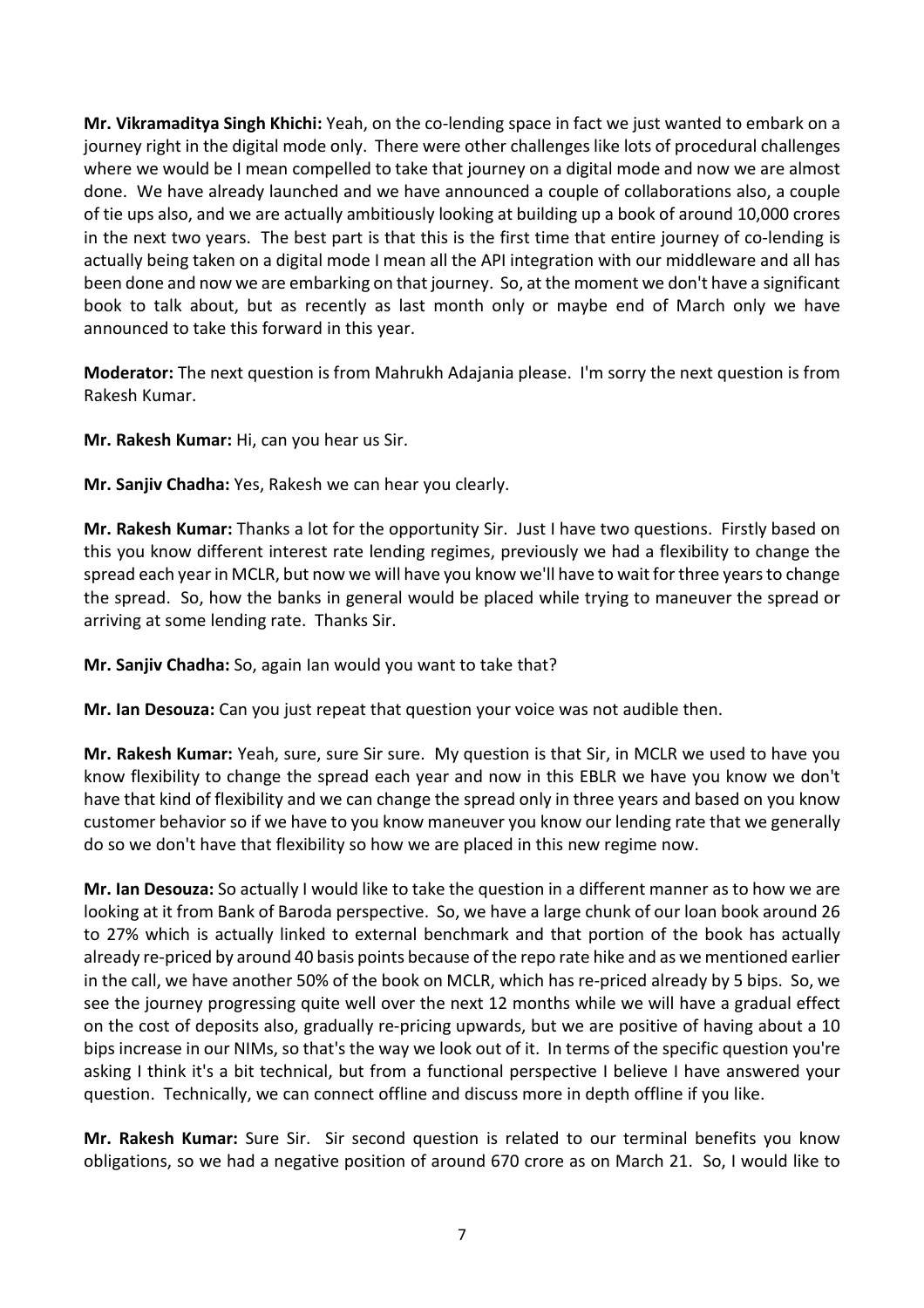understand that first what is the benchmark that we have used for you know our PPO, plan benefit obligation and what is the average duration of our plan as such. Thank you Sir.

**Mr. Ian Desouza:** So largely our plan assets are actually managed by a set of insurance companies, so we don't get into the duration of the plan assets, but what we have seen over the last six months is that the rate projected by the insurance company has gone up steadily. What we have also seeing is that the discount factor that we use has gone up sharply, so we do believe that over the next 12 months, the gap between our liability and the funding that we need to infuse into the fund will narrow a bit. So, we see a positive upside, which should work in tandem in some way in terms of the downside that we see in marked to market in the treasury book. So, you could see some kind of mitigation built in there. So, last year we had almost close to a 2,800 to 3,000 crore hit to P&L for this that could moderate as we go further, but we will have to see as the scenario becomes even more clear.

**Mr. Rakesh Kumar:** Got it Sir. Thanks a lot. Many thanks Sir.

**Moderator:** The next question is from Mahrukh Adajania. Please go ahead and ask your question.

**Ms. Mahrukh Adajania:** Yes, hello Sir. Sir my question is on ECLGS, what is the outstanding ECLGS and would you be able to quantify slippage from ECLGS pool?

**Mr. Sanjiv Chadha:** So I request Khichi Saab to take the question.

**Mr. Vikramaditya Singh Khichi:** Yeah, we had sanctioned around 15,000 crores of PCGS -- ECLGS and out of which around 11,000 crores is the present outstanding and 270 crores is the delinquent part of it. I mean maybe 1.76% is the stress part. So, the outstanding in ECLGS right now is 11,000 crores approximately.

**Ms. Mahrukh Adajania:** Got it Sir. Sir and my next question is again on MSME loans, so slippage on MSME has gone up quarter-on-quarter, any particular segments?

**Mr. Vikramaditya Singh Khichi:** MSME per say has been facing quite a bit of a difficulty. In fact in the first part of the first quarter we had seen actually quite a bit of struggling amongst the MSME and it is across the board that most of the MSMEs have been facing the headwind. So, I mean we I'll just say that most of MSME sector at that point of time was reeling under pressure and we have seen slippages to the tune of say around 3,000 crores in this full financial year, but now the situation seems to be tapering off and is much better now.

**Ms. Mahrukh Adajania:** Okay Sir got it and Sir can you quantify the EBLR linked loans, just the loans linked to the repo rate and T-bill separately.

**Mr. Vikramaditya Singh Khichi:** I'm not really sure whether that was the only the total external link and external benchmark link loans would be around 26% of the overall total portfolio, but I don't think there will be much on the T-bill side, but most of it on the MSME and the retail would be EBLR linked.

**Mr. Debadatta Chand:** If I add to that, on the overall portfolio roughly around 10% is T-bill and G-Sec link, around 25%-26% is the EBLR, 50% is the MCLR.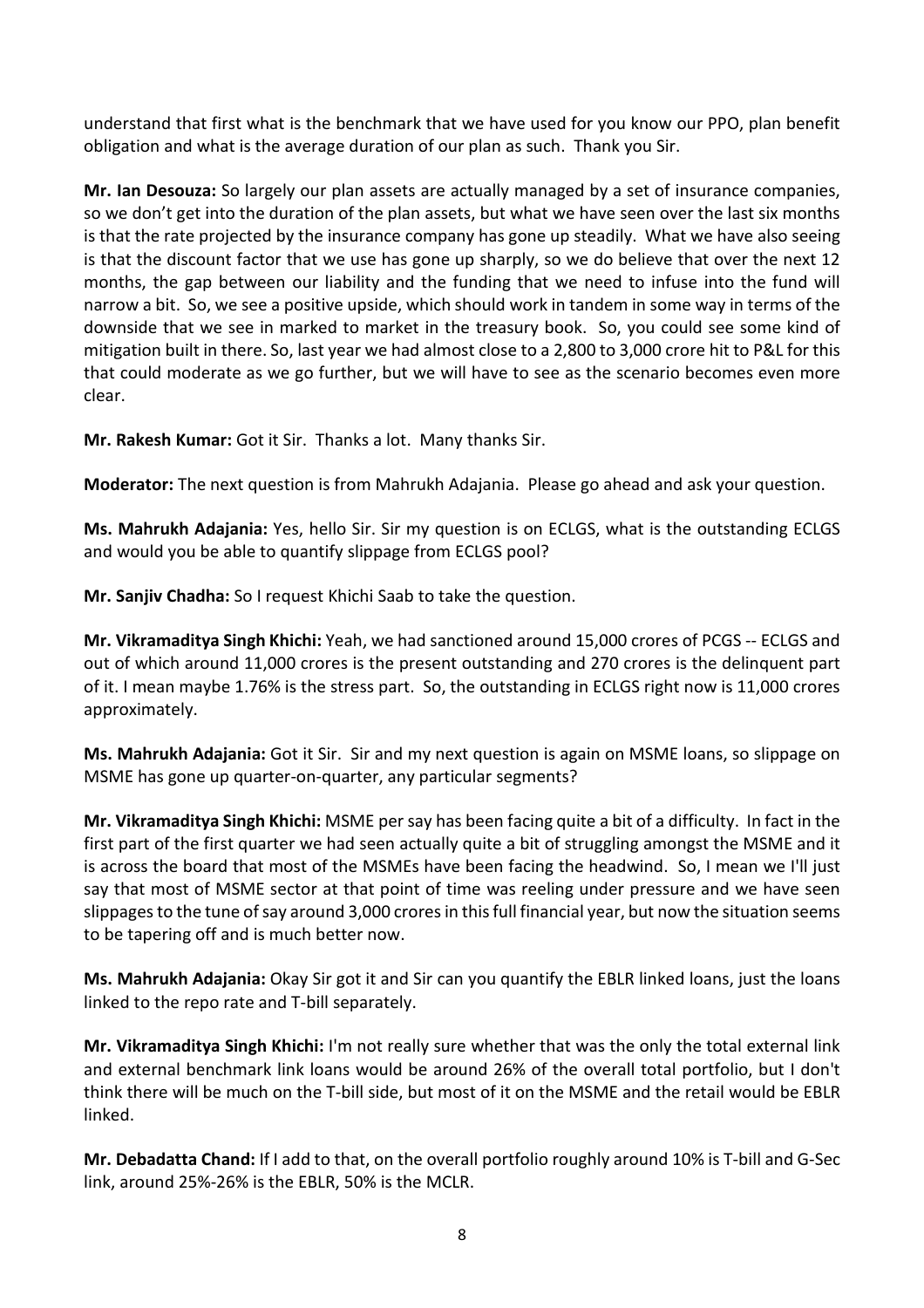**Ms. Mahrukh Adajania:** Okay, thank you.

**Moderator:** The next question is from Anand Dama. Please ask your question.

**Mr. Anand Dama:** Hello, I'm audible Sir?

**Mr. Sanjiv Chadha:** Yeah, you're audible please.

**Mr. Anand Dama:** Yeah, Sir recently we had cut down the home loan rate as well, so what is your strategy over here basically that you know when the market was very aggressive last year, we did not do that and now when other rates are going up we have basically cut down our home loan rates, so what is the strategy over here?

**Mr. Sanjiv Chadha:** Khichi Saab.

**Mr. Vikramaditya Singh Khichi:** Yeah, in fact we have just simply continued the rate of interest that we were holding on and this being a flagship product of ours in the retail portfolio, we actually wanted to see this portfolio grow, but it's not that we have decreased that in the adverse situation, we have just continued with that same rate of interest and I think with the EBLR there's a 40 basis point now there's an increase automatically.

**Mr. Anand Dama:** Okay. Sir, if you can provide growth outlook for next year FY23, the way you had provided for FY22 and you almost more or less delivered on that.

**Mr. Sanjiv Chadha:** So our sense is that we should see growth about 10 to 12% this year and our stance would continue to be to grow at market or better and while making sure that we can protect and if possible improve our margins, I think that's how we look at it. Last year, we had looked at about 7 to 10% growth. This year we believe 10% to 12%, I think is a fair estimate.

**Mr. Anand Dama:** Sure and Sir thirdly there was this Air India recovery in the third quarter, so we had similar kind of recovery even in the fourth quarter and if yes, what was the quantum?

**Mr. Sanjiv Chadha:** Sure, there was some recovery from Air India in the fourth quarter and what we have done is we have made some provisions on some loan accounts over and above what is required as per regulatory guidelines just to make sure that we strengthen our balance sheet and protect it again from future headwinds, if they are any.

**Mr. Anand Dama:** Okay, sure, great Sir. Thanks a lot.

**Mr. Sanjiv Chadha:** Thank you.

**Moderator:** The next question is from Gaurav Agarwal. Please ask your question.

**Mr. Gaurav Agarwal:** Hi Sir. Thank you for the opportunity. Sir just wanted to check your overall restructured number after you know without overlap, so you would have certain overlaps for SME then this COVID restructuring, so if you remove all those overlaps what is the combined restructured number?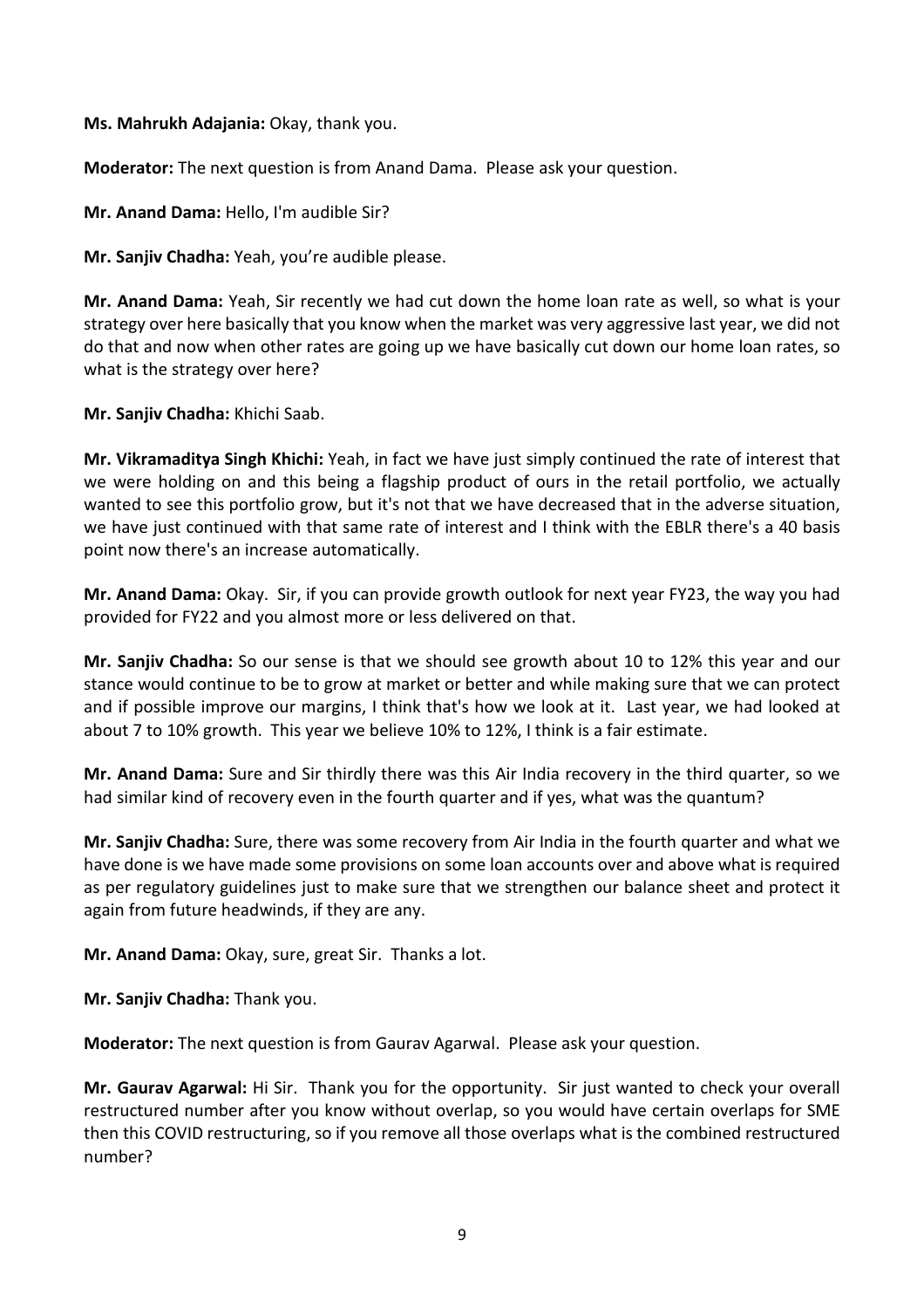**Mr. Sanjiv Chadha:** So, Khurana Saab will take that.

**Mr. A. K. Khurana:** Yes. Our total restructure book without overlap net is 19,000 crores.

**Mr. Gaurav Agarwal:** You said one nine right, 19.

**Mr. A. K. Khurana:** One nine yeah 19 yes.

**Mr. Gaurav Agarwal:** Okay and Sir what's your exposure to Adani Group including investments and corporate loans etc.

**Mr. Sanjiv Chadha:** I think we'll need to come back to you on that probably.

**Mr. Gaurav Agarwal:** Okay. Sure Sir. Thank you.

**Mr. Sanjiv Chadha:** Thanks very much Gaurav.

**Moderator:** The next question is from Jai Mundra. Please ask the question.

**Mr. Jai Mundra:** Yeah, hi Sir. Sir this quarter we have seen around 800 crore plus MTM loss does that pertain to bond portfolio and considering the yields have moved up since March, how should we, you know look at the MTM going ahead?

**Mr. Sanjiv Chadha:** Chand Saab.

**Mr. Debadatta Chand:** Yeah, the impact is on two counts; one is our domestic bond portfolio and another is international bond portfolio, but the positive part at this point of time, if you look at the yield level as on March 22, almost from the March 21 from 618 it has moved to 683 kind of a level. So, the book has already taken the impact of the yield rise in the last financial year itself. Currently, the level is another 30-40 bps above, but then we're quite adequate at this time position, to handle that scenario. The positive part of our portfolio isthat roughly around 40% of the AFS book isfloating rate bonds and there is resetting going to happen in a month and you know the last resetting was at a lower level and our further resetting is going to the higher level. So, this particular thing is going to give me a positive contribution both on the income side and also pulling back some on the depreciation also.

**Mr. Jai Mundra:** Sir, how much would be the PV01 for our entire AFS book?

**Mr. Debadatta Chand:** It is roughly below 20 kind of a level.

**Mr. Jai Mundra:** Understood and so where are we in investment fluctuation reserve, have we fully done as 2% or we are still lagging?

**Mr. Sanjiv Chadha:** Yeah, I think Ian can confirm that, but I understand that has been fully done.

**Mr. Ian De Souza:** Yes, we have achieved that level as of 31st March 22.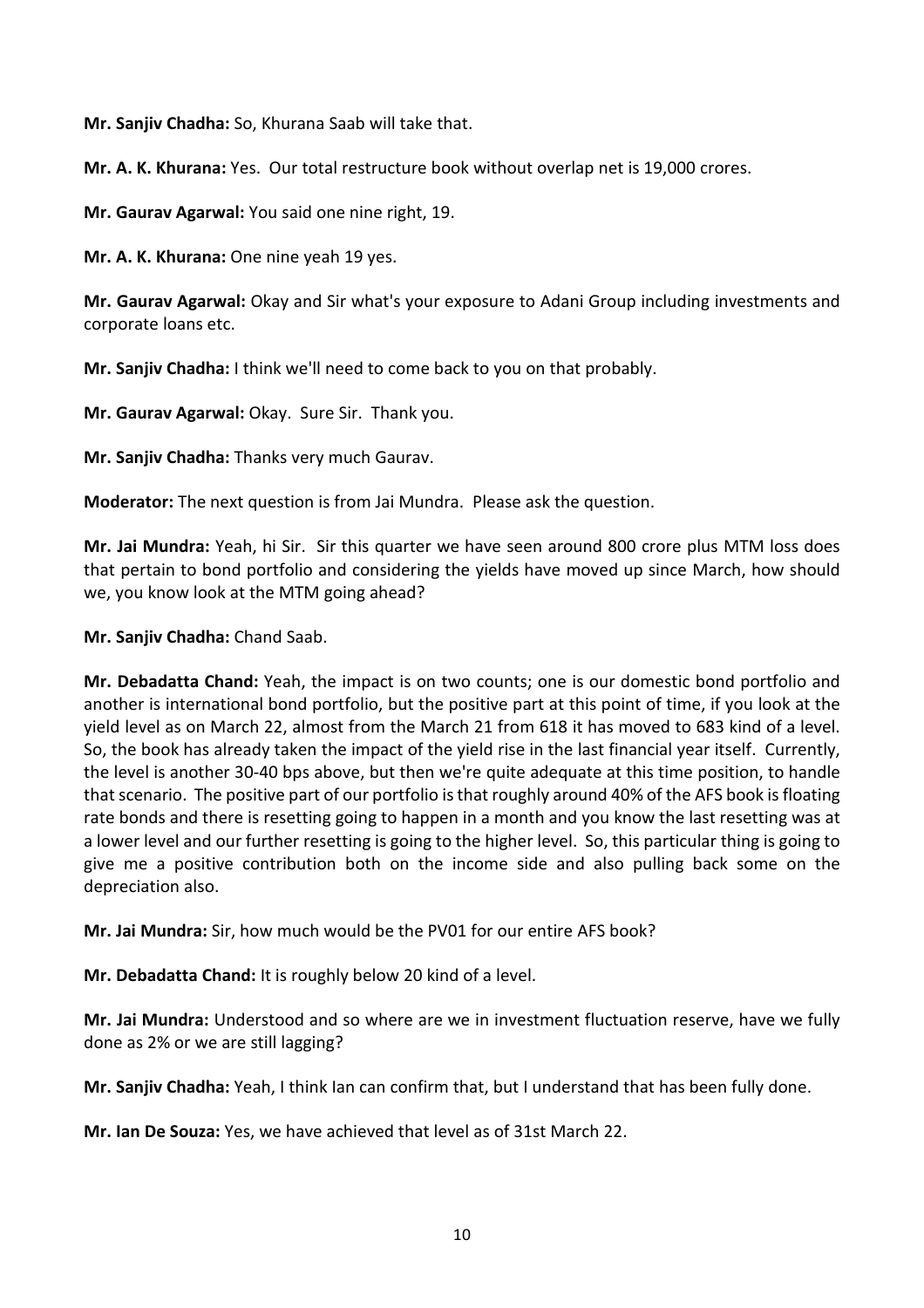**Mr. Jai Mundra:** Right. Okay Sir, my other question is Sir, how much provisions are we carrying on this 1,200 crores of security receipts book that is there in the BSE and how much provisions are we carrying on the 19,000 crore of standard restructured loans.

**Mr. Sanjiv Chadha:** So, Ian would you have some figures readily at hand or would you want to supply them offline.

**Mr. Ian De Souza:** Will speak to Jai offline.

**Mr. Jai Mundra:** Sure and last thing Sir, it looks like we have purchased some 35, I mean purchased PSLC certificate for the entire year, which is slightly surprising. So, if you can highlight that you know I mean what led to you to purchase PSLC certificate. We have also sold some of them.

**Mr. Sanjiv Chadha:** Yeah, so I think if you see our overall position in terms of priority sector, we are there right at about a 40% priority sector ratio, but you have commitments in terms of certain subsegments which are there, so we might be surplus in some particular sub-segment where we might sell the PSLC and buy where we might be marginally short, so but I think this is more on the margin. Broadly, we are pretty much even-steven as far as this is concerned.

**Mr. Jai Mundra:** Great, understood Sir. Those were my questions. Thank you.

**Moderator:** The next question is from Mona Khaitan. Please ask your question.

**Ms. Mona Khaitan:** Yeah, hi Sir good evening and thanks for taking up my question. So firstly you mentioned 19,000 crore of restructured book including MSME and overlaps, so far how much of slippages we have had from this portfolio?

**Mr. Sanjiv Chadha:** Khurana Saab.

**Mr. A. K. Khurana:** No, close to 3,000 crores have been slipped so far, but this present 19,000 is standardized.

**Ms. Mona Khaitan:** Okay, got it and this 3,000 includes the future retail exposure of 1,700 that slipped this quarter.

**Mr. A. K. Khurana:** Yes, that's correct.

**Ms. Mona Khaitan:** Okay, sure and the Air India reversals that you spoke about could you quantify how much was the reversal this quarter?

**Mr. Sanjiv Chadha:** Khurana Saab.

**Mr. A. K. Khurana:** The provision reversal is close to around 1,000 crores.

**Ms. Mona Khaitan:** Okay and did it benefit the interest income line item as well?

**Mr. Ian Desouza:** Very marginally, very marginally, just about 100 crores, so it was just marginal.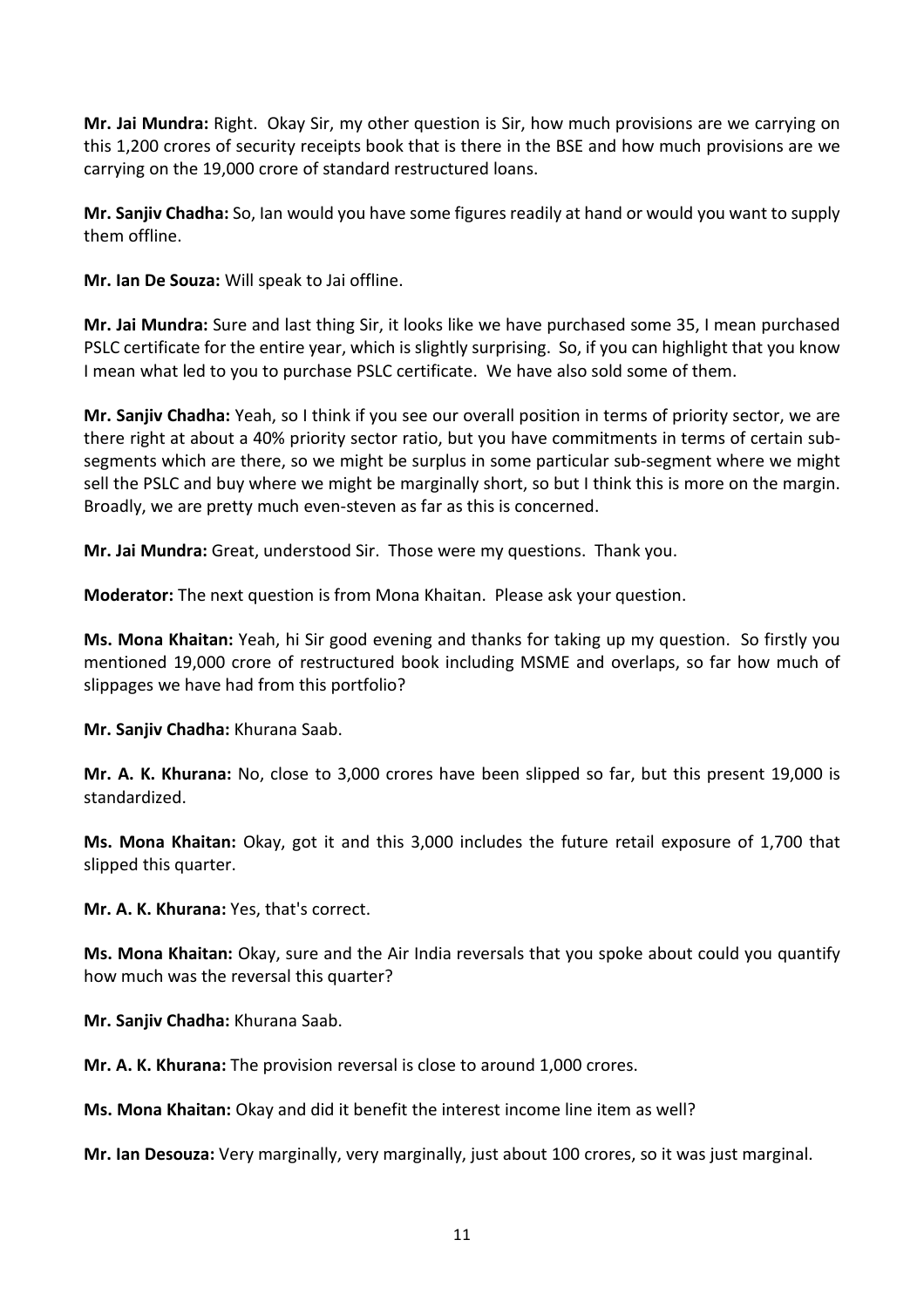**Ms. Mona Khaitan:** Sure. Thank you. That's all from my side.

**Moderator:** The next question is from at Akhil Hazari. Please ask your question.

**Mr. Akhil Hazari:** Hello, good evening. Am I audible?

**Mr. Sanjiv Chadha:** Clearly.

**Mr. Akhil Hazari:** Yeah. So I just want to know could you give us any guidance on credit costs for FY23 asthis quarter has been a little high again because you've been taking extra provisions. So I just want know going forward you know will this continue?

**Mr. Sanjiv Chadha:** So, our sense is that we should be looking at credit costs at about 1.5%, I think there thereabouts and again there could be improvement depending on how circumstances are, but that's as of now are central estimate.

**Mr. Akhil Hazari:** Okay fine great. Thank you. That's it from my side.

**Moderator:** The next question is from Saurabh Kumar. Please ask your question.

**Mr. Saurabh Kumar:** Yes, I had two questions. One is would you expect now a better recovery is coming at your legacy power NPL accounts even you know the situation of power assets in the country and the second so I'll ask my second question later, but the first one yeah.

**Mr. Sanjiv Chadha:** So Chand Saab will take that.

**Mr. Debadatta Chand:** Yeah that's the hope. Currently because of the demand scenario, a lot of traction happening on the power sector including I mean assets on this side, so going forward hopefully the recovery will be much better.

**Mr. Saurabh Kumar:** Sir what if it has pool of those power assets NPL, I mean at BOB, I mean can we quantify that?

**Mr. Debadatta Chand:** We will provide you offline.

**Mr. Sanjiv Chadha:** Khurana ji would you have any ready figure otherwise we can give it offline.

**Mr. A. K. Khurana:** 2,000 crores, Sir.

**Mr. Saurabh Kumar:** Okay, the second Sir is you know on bob World, how much are you spending annually in terms of your spends and what is it projected to be, thank you and what will be the total cost of developing this platform Sir?

**Mr. Sanjiv Chadha:** Yeah, so I think Joydeep would you want to take that?

**Mr. Joydeep Dutta Roy:** So, the development costs on bob World etc. the exact figures I won't have immediately, maybe we can provide that offline or subsequently, but yes in terms of spending on bob World etc. probably we will continue the promotions related to bob World etc. because we are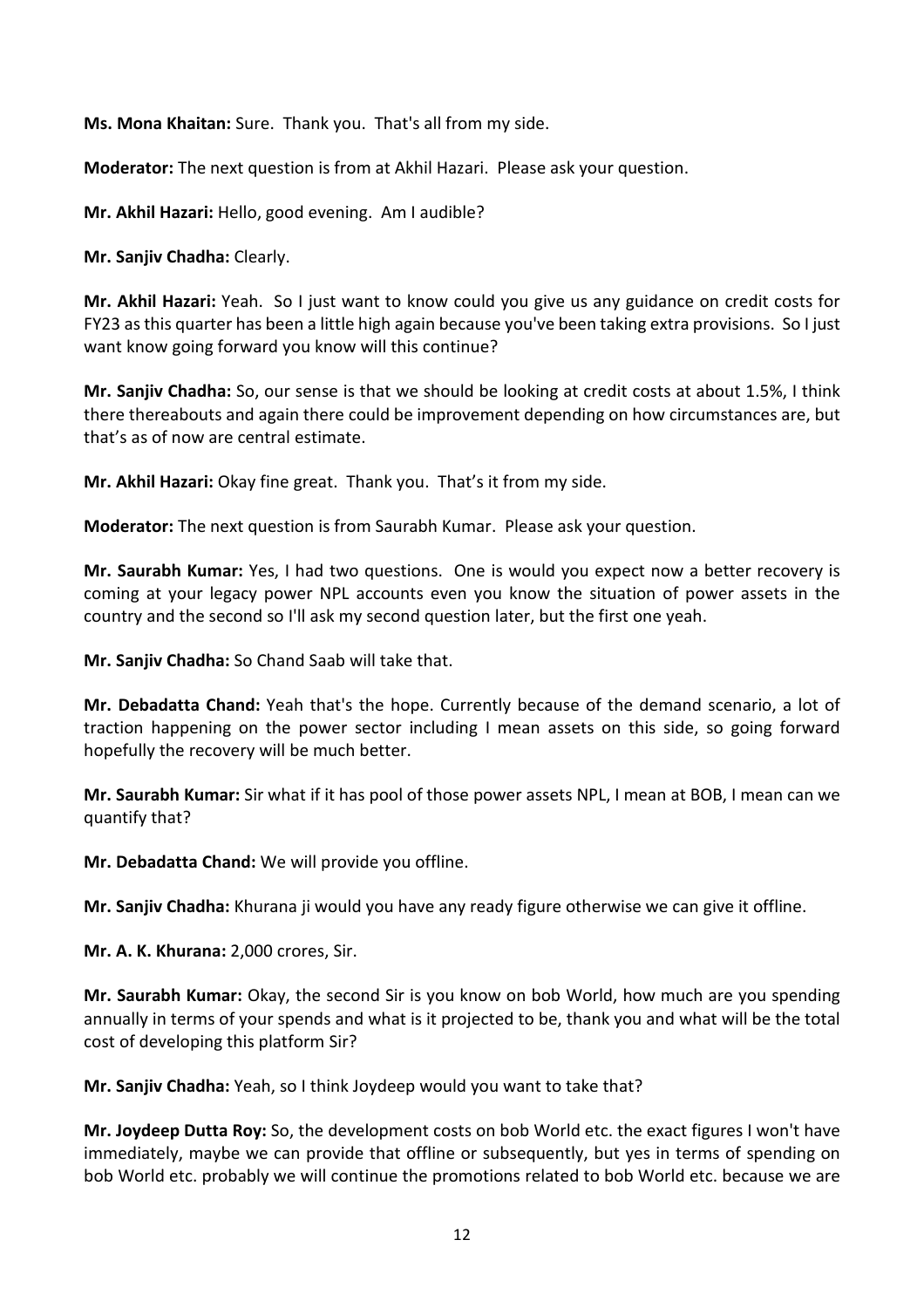seeing a lot of traction and sort of activation also on the on the bob World platform and plus the downloads etc. that have been happening of the app is also seeing a lot of traction. We've seen almost one core customers getting activated this full year, so from that perspective I think this momentum we will continue in terms of the spending -- the visibility promotion spending that we're doing on bob World.

**Mr. Sanjiv Chadha:** I will just try to put it in perspective. So, there are three pieces to it right. One is development cost, the second is in terms of evangelization, and the third is in publicity and marketing. So, the publicity and marketing is pretty much part of your usual budget. It's only that from year-to-year you decide to see which are the products that you might want to push, so I don't think there's been any significant expenditure which is over and above the normal marketing expenditure of the bank. As far evangelization is concerned that is by our own staff members and branches, so there is really no net cost to that. So, we have been able to acquire 10 million customers in bob World without any additional cost as compared to the normal operating cost of the bank. As far as development cost is also concerned, it has been again done largely in house with some vendors, so they are not -- though they're not very large big ticket costs which are attached to that. So, I think if we were to really measure the impact that we have been able to achieve as compared to the investment, it's a very, very positive return ratio that we have on bob World.

**Mr. Saurabh Kumar:** Got it Sir and just a final follow up Sir, by the end of this year we would expect around 25-30 million customers for BOB to have transitioned or at least downloaded bob World.

**Mr. Sanjiv Chadha:** Yeah, so the way we see it is that we have 60 million non FI customers right and I believe that when you look at the best banks they have a penetration of about 50% with mobile banking, so for us that would mean about 30 million, so we expect to take this number from 20 million at the end of March to 30 million within this financial year.

**Mr. Saurabh Kumar:** Okay, got it Sir. Sir this is very useful. Thank you.

**Moderator:** The next question is from Ashok Ajmera. Please ask your question.

Mr. Ashok Ajmera: Thanks for giving the opportunity again. In between for some time I was on mute. I was -- so I didn't hear any I mean the replies, but even at the cost of repetition what is the status of our ECLGS in our portfolio and whether any kind of delinquencies is seen there and what is the claim period of lodging the claim with the government for that, is there anything, can you give some color on that Sir?

**Mr. Sanjiv Chadha:** So, I think Khichi Saab had I think taken that question. I'll just summarize what he said and then hand it over to him to supplement that. So 15,000 crores is our total sanctions of ECLGS, 11,000 is the current outstanding and from what I recall of Khichi Saab's answer under 300 crores is what the current delinquencies are.

**Mr. Ashok Ajmera:** And then this will be lodged as a claim on a periodic basis or

**Mr. Sanjiv Chadha**: Absolutely.

**Mr. Vikramaditya Singh Khichi:** Periodic basis, yes.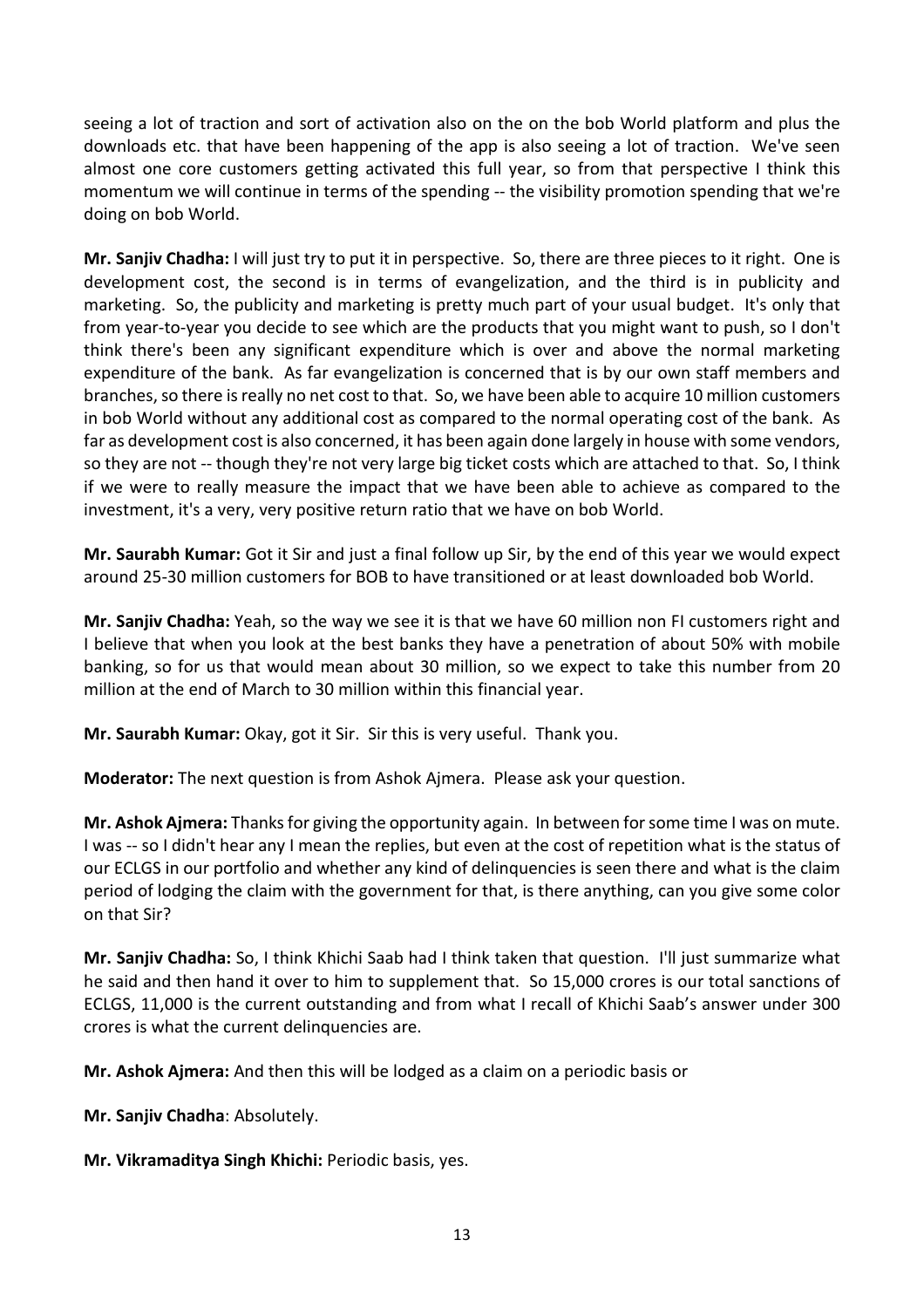**Mr. Ashok Ajmera:** And we will immediately get it or if there will be some lag period.

**Mr. Sanjiv Chadha**: So, I don't expect that there should be any lag as far as that is concerned.

**Mr. Ashok Ajmera:** Sir, another thing is on the entire NCLT, now what is this scenario today, now how many are COC approved, how many are already accounts and some approximate amount so that we have some idea of the recoveries now coming forward in this coming one or two quarters, can some light be thrown on that Sir?

**Mr. Sanjiv Chadha:** So I'll request Khurana Ji take that question please.

**Mr. A. K. Khurana:** Yes Sir. So, this total around 86 accounts resolution plan is approved, but still in spite of that you know recovery has been going to be again distributed in this year or maybe next year also. Presently, in this quarter we are expecting around 500 crores from it.

**Mr. Ashok Ajmera:** How much is the total amount of the 86 accounts?

**Mr. A. K. Khurana:** 11,600 crores but if we look at the kind of percentage resolution what we are getting, so I think this quarter we are getting only 500 crores.

**Mr. Ashok Ajmera:** Okay at least that much visibility is there, but the things will -- do you think now the things are speeding up in NCLT or you now I mean this is just a question to all the bankers in fact I've been asking that looking at the process you know the way it had come initially and we had a lot of hope, now the things are dragging. So, do you prefer more as an OTS and settlements rather than going to NCLT and then waiting for years for the recovery, Sir just your views on that Sir?

**Mr. A. K. Khurana:** No, Sir as far as the NCLT in many cases there has been a very good recovery and it has worked very well, but actually I will say that you know in both you know sometimes things are getting dragged also maybe court intervention or the cases are not filed properly or resolution professionals are not able to take the things in time, but I'll say this is another tool for us where sometimes we have to measure -- we have to be able to go for OTS as well as you know sometimes this is also working. So, I will say this is another tool which is working for few cases.

**Moderator:** The next question is from Rakesh Kumar. This is our last question for the evening.

**Mr. Rakesh Kumar:** Yeah, hi thanks so for the opportunity again Sir. Sir two questions, firstly with reference to the notes of account, our security receipts is around 1,200 crore and majority of them are in the unrated or you know the NR5 or NR6, so what is the provision that we have outstanding on that security receipt number Sir.

**Mr. Sanjiv Chadha:** So, whether Khurana Saab or Ian can give the information.

**Mr. Debadatta Chand:** Sir, I do have.

**Mr. Sanjiv Chadha:** Okay.

**Mr. Debadatta Chand:** The 1,200 crore is the outstanding and the provision stand at 1,000 crore almost.